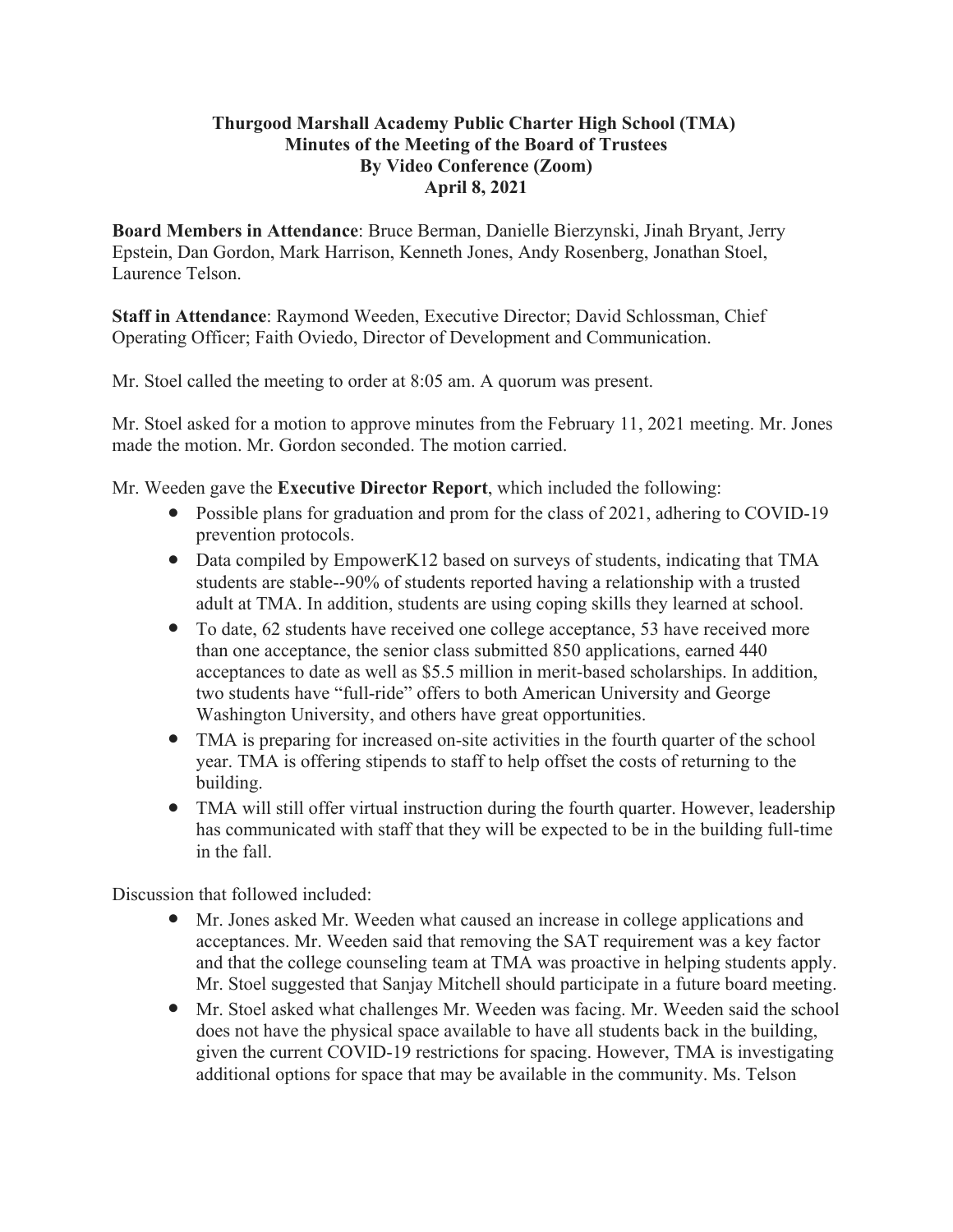asked if Mr. Weeden had explored renting other space, which Mr. Weeden confirmed he had.

- Mr. Gordon asked about vaccination rates among staff and students. Mr. Weeden said about half of TMA students will be eligible for the vaccine when available for ages 16 and up. He noted that TMA has not yet asked staff for their vaccination status(as any such request would integrate with reopening planning) but that TMA has announced that summer programming will be held in person. Mr. Jones asked if staff and students would continue to wear masks, and Mr. Weeden said he anticipates they will.
- Mr. Gordon reported that DC schools would not be required to administer the PARCC exam this year. Ms. Telson expressed concern that not giving the PARCC exam would result in missing out on data about what students may have missed because of COVID-19. Mr. Gordon said that TMA already collects a lot of data that informs instruction. Mr. Weeden said that the NWEA MAP assessments are more useful for measuring student progress. He shared that students' performance during the pandemic can be categorized into three groups. One is students who transitioned successfully and efficiently to virtual learning, and TMA is encouraging them to take college classes through the dual enrollment program this summer. The second group will be focused this summer on a combination of academic tutoring and enrichment activities. The third group is students who struggled considerably during the school year, or simply did not attend school, and therefore need to earn credit recovery.
- Mr. Weeden shared that attendance was challenging at the beginning of the school year and that TMA staff used various strategies to re-engage students. The team has also worked one-on-one with every student to create a plan for staying on track for promotion and eventual graduation.
- Mr. Weeden also shared TMA's plans for the fall include examining school culture, ongoing work to evaluate the grading process, and developing a TMA graduate profile.
- Mr. Gordon asked about the progress of the 9th-grade class. Mr. Weeden said TMA staff had worked intensively to get these students back on track and continues to find creative ways to engage them during the summer.
- Mr. Gordon mentioned that TMA should consider the future use of incoming federal funding, and Mr. Weeden noted this planning is in progress.

Mr. Epstein gave the **Governance Committee Report**, noting that the trustees should have received a conflict of interest survey and encouraged them to complete it soon. Mr. Stoel said several board members' terms would end as of July 1, including Ms. Bierzynski, Mr. Gordon, Mr. Epstein, Mr. Harrison, and Ms. Telson. He said he would welcome all these trustees to continue for another term and welcomed questions.

Mr. Jones and Mr. Schlossman presented the **Audit & Finance Committee Report**, which included the following:

● Mr. Jones said the school was able to support unexpected expenses during COVID-19.